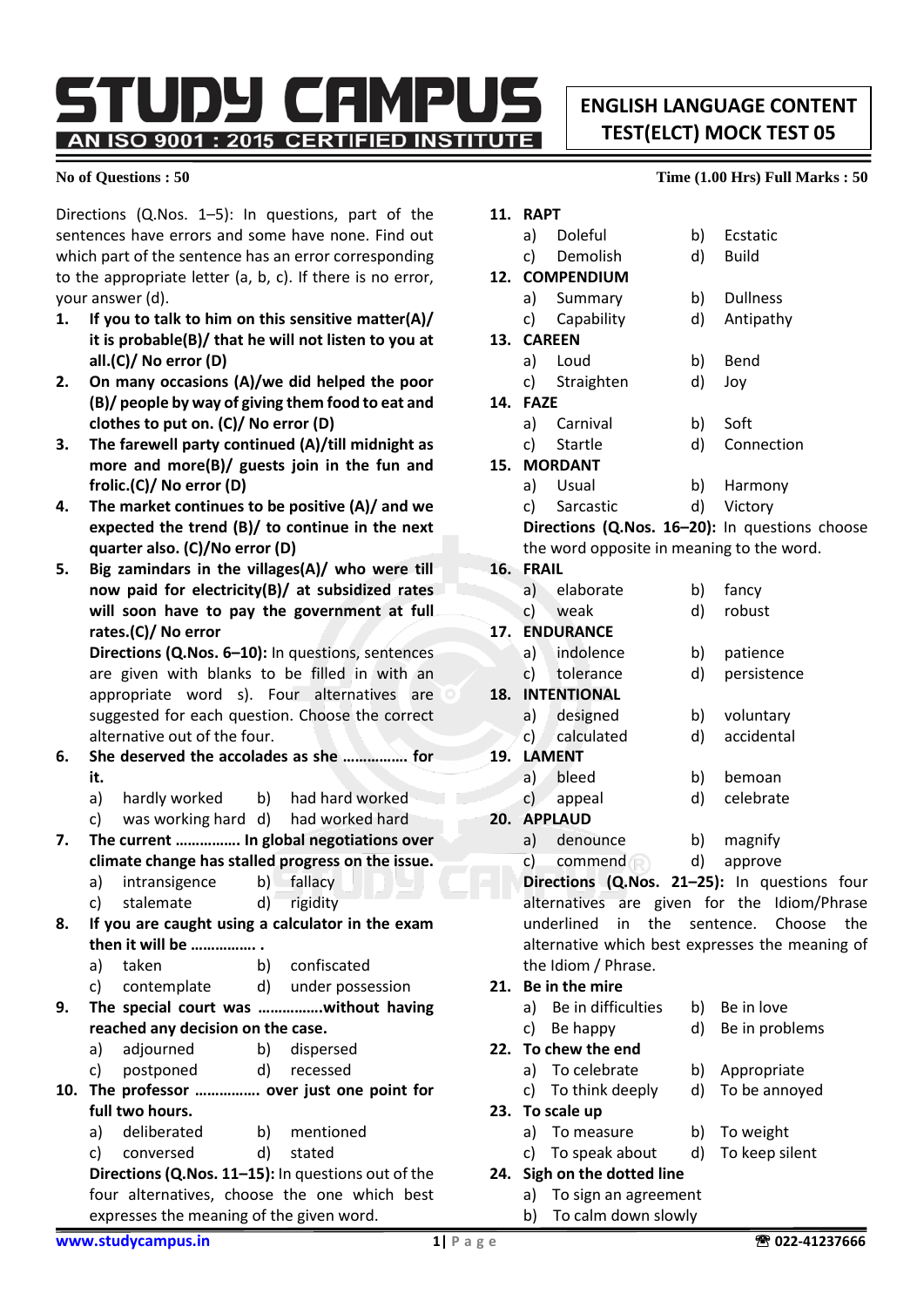- c) To accept conditions fully and willingly
- d) To accept an insult
- **25. Slip through one's fingers**
	- a) To escape
	- b) To make a silly mistake
	- c) To fail to grasp something through carelessness
	- d) To go away

Directions (Q.Nos. 26–30): In questions a part of the sentence is understand. Below are given alternatives to the underlined part at (1), (2) and (3) which may improve the sentence. Choose the correct alternative. In case no improvement is needed your answer is (4).

#### **26. The boy said that he has read the book.**

- a) he had read
- b) he has finished to read
- c) he has already read
- d) No improvement
- **27. You are a mechanic, aren't you?** 
	- a) isn't b) are
	- c) wasn't d) No improvement
- **28. I usually did not take sugar in my tea.** 
	- a) have not taken b) do not take
	- c) do not takes d) No improvement
- **29. The autumn season of Parliament will begin on Monday.** 
	- a) cession b) mission
	- c) session d) No improvement
- **30. The camera I bought recently is not convenient.** 
	- a) hard to use. b) difficult to use.
	- c) easy to use d) No improvement Directions (Q.Nos. 31–35): In questions out of the

four alternatives, choose the one which can be substituted for the given words / sentence.

# **31. That which is no longer fashionable or in use**

- a) Unused b) Ancient
- c) Obsolete d) Old
- **32. Murder of a king**
	- a) Homicide b) Fratricide
	- c) Regicide d) Parricide
- **33. One who believes in fate**
	- a) Believer b) Fatalist
	- c) Agnostic d) Scepic

## **34. One who looks at the bright side of thinks**

- a) Pessimist b) Pacifist
- c) Optimist d) Humanist
- **35. A list of dishes.**
	- a) Cuisine b) Dessert
	- c) Buffet d) Menu

**Directions (Q.Nos. 36–40):** In questions groups of four words are given. In each group, oe word is correctly spelt. Find the correctly spelt word.

- **36. Which is the correct spelling?**
	- a) privilege b) privilege
	- c) privilege d) privelige
- **37. Which of these spellings is the correct spelling?**
	- a) procede b) proceede
	- c) proced d) proceed
- **38. Which is the correct spelling?**
	- a) separate b) separete
	- c) separate d) seperat
- **39. Which is the PREFERRED spelling?**
	- a) supersede b) supercede
	- c) superceed d) suparseed
- **40. Which is the correct spelling?**
	- a) withhold b) withhuld
	- c) withhold d) withhald

**Directions (Q. Nos. 41-50):** You have brief passage with 5 questions following the passage. Read the passage carefully and choose the best answer to each question out of the four alternatives.

My brother, David, was always close to our grandmother. Both of them shared a love of Mother Nature and of food that they had grown themselves. Whenever his schedule permitted, he would drop in for a short visit and a cup of coffee. One day, when he found no one home, he left a chunk of dirt on her porch. This started what was later to be known as his "calling card". Grandmother would come home occasionally and instantly know that Dave had been by when she spotted the chunk of dirt on her porch. Although Grandmother had a poor upbringing in Italy, she managed to do well in the United States. She was always healthy and independent and enjoyed a fulfilling life. Recently she had a stroke and died. Everyone was saddened by her death. David was disconsolate. His life-long friend was now gone.

## **41. What is the opposite of the word 'disconsolate'?**

- a) Devastated b) Hilarious
- c) Exuberant d) Sombre
- **42. David would drop in for a short visit and leave a \_\_\_\_\_ as a sign on grandma's porch if she was not at home.**
	-
	- a) schedule b) chunk of dirt
	- c) calling card d) cup of coffee
- **43. Grandmother used to be** 
	- a) rich in Italy but poor in the United States
	- b) in the United States but is now in Italy
	- c) poor earlier but became rich later on
	- d) rich earlier but now poor
- **44. Grandmother enjoyed a \_\_\_\_\_ life.**
	- a) healthy but sickly
	- b) good and healthy
	- c) rich but sickly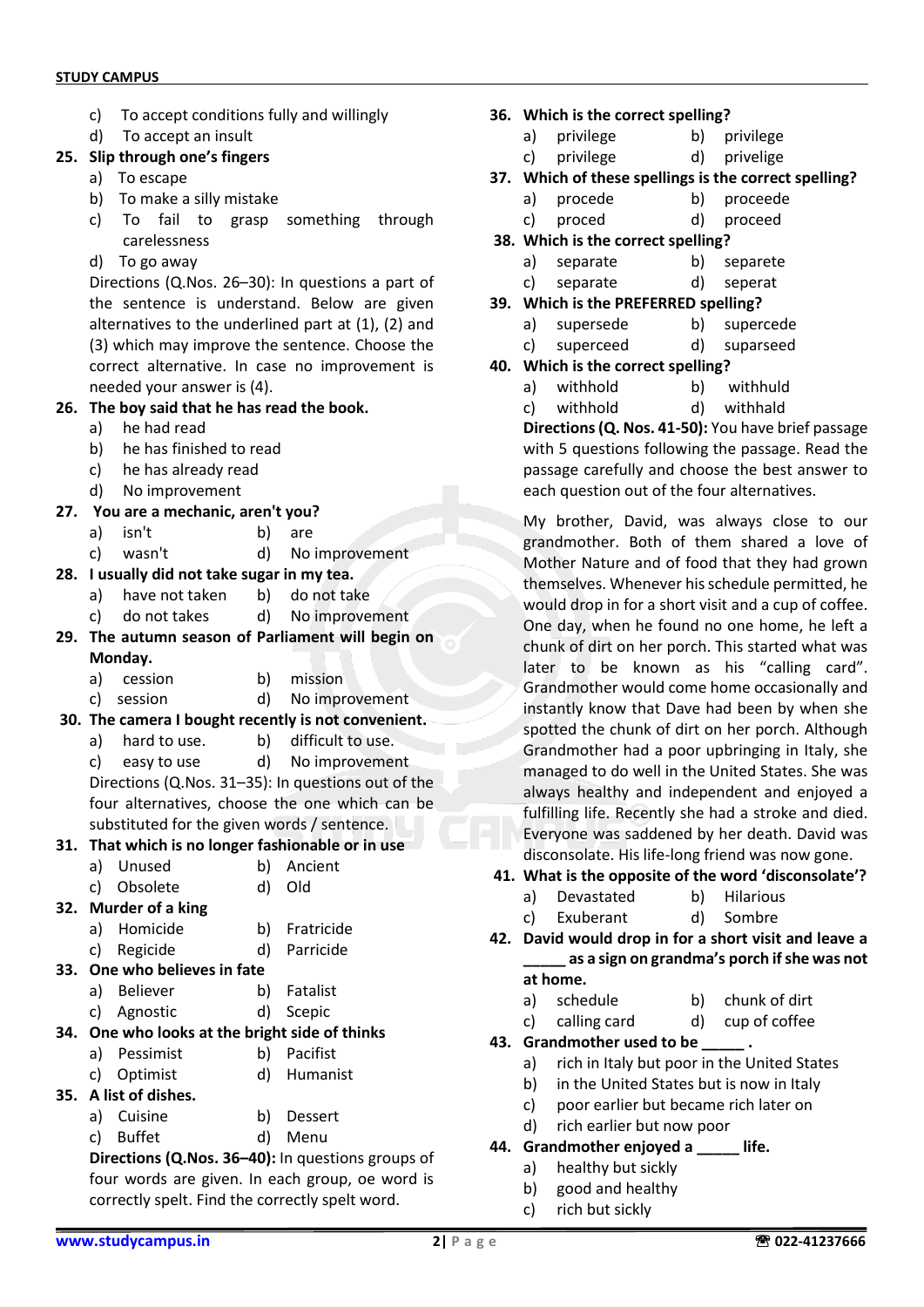d) poor and healthy

#### **45. Grandmother's death made everyone**

- a) sad including David
- b) disconsolate excluding David
- c) happy and disconsolate
- d) sad excluding David

**Directions (46-50):** A passage is given with 5 questions following it. Read the passage carefully and choose the best answer to each question out of the four alternatives and click the button corresponding to it.

In May 1966, the World Health Organization was authorized to initiate a global campaign to eradicate smallpox. The goal was to eradicate the disease in one decade. Because similar projects for malaria and yellow fever had failed, few believed that smallpox could actually be eradicated but eleven years after the initial organization of the campaign, no cases were reported in the field.The strategy was not only to provide mass vaccinations, but also to isolate patients with active smallpox in order to contain the spread of the disease and to break the chain of human transmission. Rewards for reporting smallpox assisted in motivating the public to aid health workers. One by one, each smallpox victim was sought out, removed from contact with others and treated. At the same time, the entire village where the victim had lived was vaccinated. Today smallpox is no longer a threat to humanity. Routine vaccinations have been stopped worldwide.

- **46. Which of the following is the best title for the passage?**
	- a) The World Health Organization
- b) The Eradication of Smallpox
- c) Smallpox Vaccinations
- d) Infectious Diseases
- **47. What was the goal of the campaign against smallpox?**
	- a) To decrease the spread of smallpox worldwide
	- b) To eliminate smallpox worldwide in ten years
	- c) To provide mass vaccinations against smallpox worldwide
	- d) To initiate worldwide projects for smallpox, malaria and yellow fever at the same time
- **48. According to the paragraph what was the strategy used to eliminate the spread of small pox?**
	- a) Vaccination of the entire village
	- b) Treatment of individual victims
	- c) Isolation of victims and mass vaccinations
	- d) Extensive reporting of outbreaks
- **49. Eleven years after the initial organization of the campaign, \_\_\_\_\_\_\_\_\_\_\_**
	- a) Smallpox was no longer a threat to humanity
	- b) No cases were reported in the field
	- c) Organization members changed the strategy
	- d) More number of people had been victimized from smallpox
- **50. It can be inferred that**
	- a) No new cases of smallpox have been reported this year
	- b) Malaria and yellow fever have been eliminated
	- c) Smallpox victims no longer die when they contract the disease
	- d) Smallpox is not transmitted from one person to another

❖❖❖